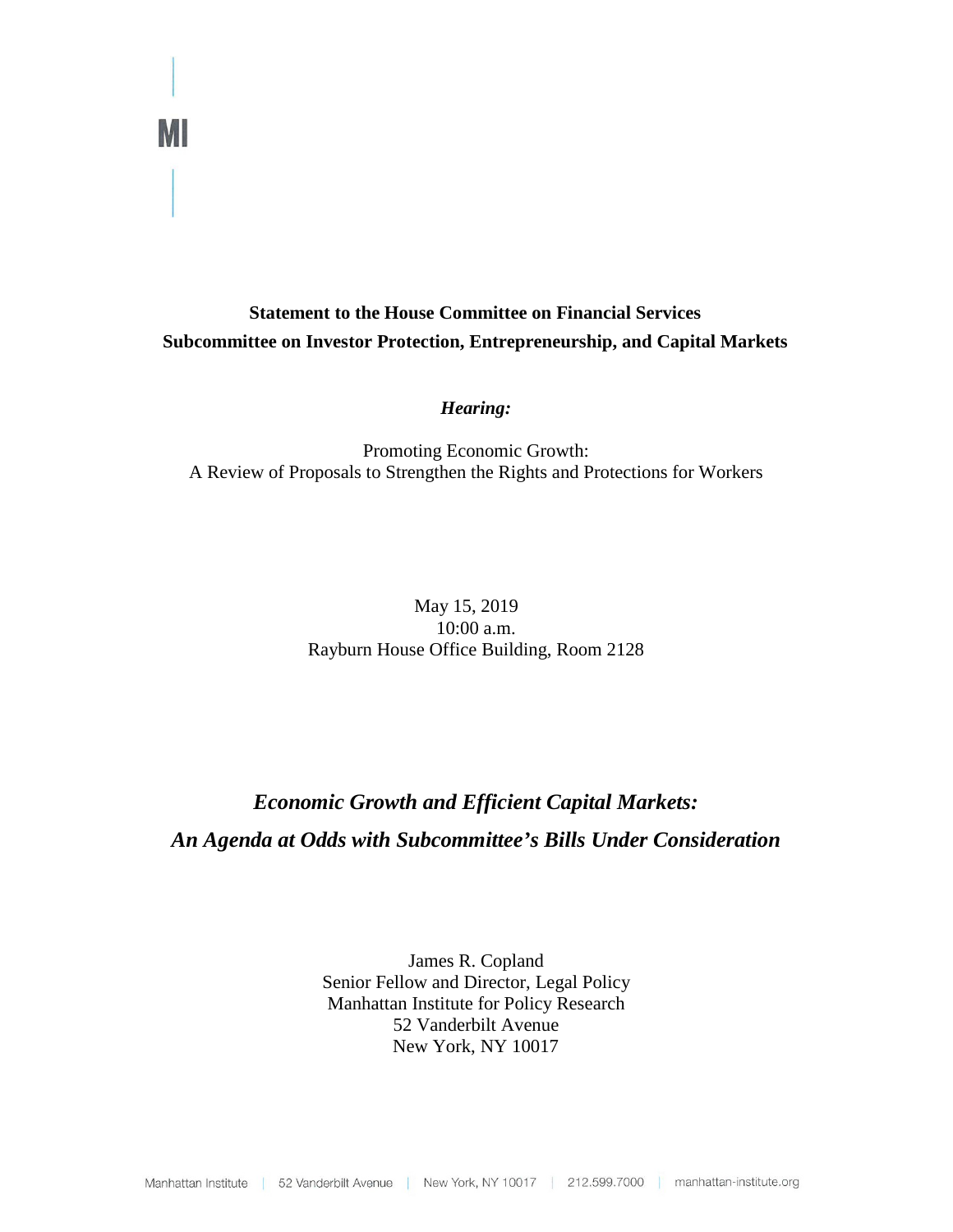## **Biographical Statement: About Mr. Copland**

James R. Copland is a senior fellow at the Manhattan Institute, where he has served as director of legal policy since  $2003$ .<sup>[1](#page-11-0)</sup> He has authored many policy briefs; book chapters; articles in journals including the *Harvard Business Law Review* and *Yale Journal on Regulation*; and opinion pieces in periodicals including the *Wall Street Journal*, *National Law Journal*, and *USA Today*. He has testified before both houses of Congress, government agencies, state and municipal legislatures, and international bodies. He is frequently cited in news articles in outlets including the *New York Times*, the *Washington Post*, *The Economist*, and *Forbes*; and has made hundreds of media appearances on networks including PBS, Fox News, MSNBC, CNBC, Fox Business, Bloomberg, C-Span, and NPR.

Mr. Copland has authored scores of reports considering various aspects of shareholder regulation and corporate governance, as well as writing on the subject in popular<sup>[2](#page-11-1)</sup> and academic<sup>[3](#page-11-2)</sup> journals. On multiple occasions, Mr. Copland has been named to the National Association of Corporate Directors "Directorship 100" list, which designates the individuals most influential over U.S. corporate governance.[4](#page-11-3)

Prior to joining the Manhattan Institute, Mr. Copland served as a management consultant with McKinsey and Company in New York and as a law clerk for Ralph K. Winter on the U.S. Court of Appeals for the Second Circuit. Mr. Copland has served as a fiduciary, director, or trustee on many corporate, nonprofit, and government boards. He holds a J.D. and an M.B.A. from Yale University, where he was an Olin Fellow in Law and Economics and a Teaching Fellow in Macroeconomics and Game Theory; an M.Sc. in Politics of the World Economy from the London School of Economics and Political Science; and a B.A. in Economics, with highest distinction and highest honors, from the University of North Carolina at Chapel Hill, where he was a Morehead Scholar and was awarded the Honors Prize in Economics.

*The Manhattan Institute for Policy Research does not take institutional positions on legislation, rules, or regulations. Although my comments draw upon my long-running research on shareholder regulation and corporate governance as an Institute scholar, my statement before the subcommittee is solely my own, not my employer's.*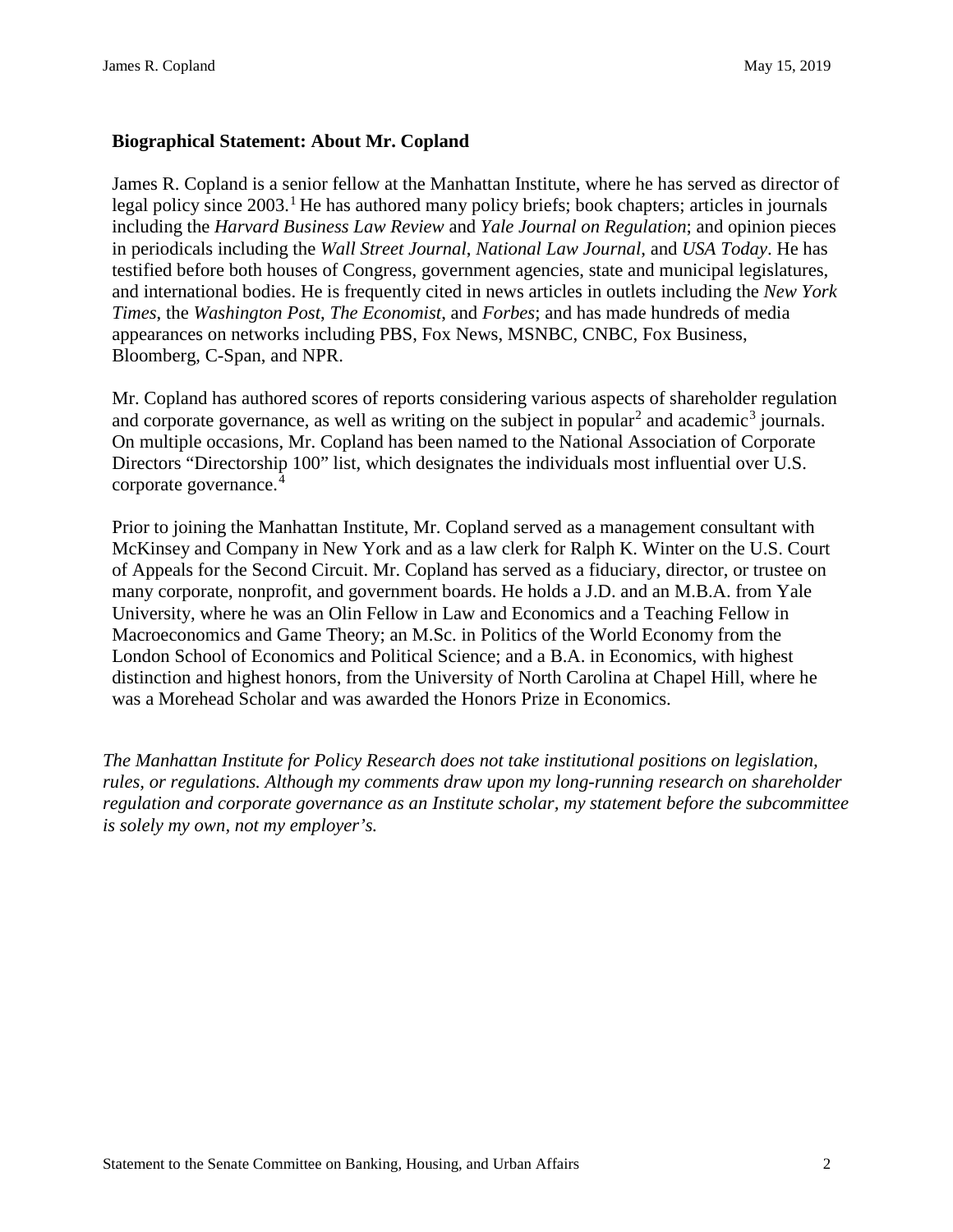## **Written Statement**

Chairman Waters, Ranking Member McHenry, and members of the Committee, I would like to thank you for the invitation to testify today. My name is James R. Copland. Since 2003, I have been a senior fellow with and director of legal policy for the Manhattan Institute for Policy Research, a public-policy think tank in New York City. Although my comments draw upon my research conducted for the Manhattan Institute,<sup>[5](#page-11-4)</sup> my statement before the Committee is solely my own, not my employer's.

The proposed legislation under consideration by the committee intersects significantly with my areas of research. Three of the proposed bills, two sponsored by Representative Axne and one sponsored by Representative Phillips, seek to increase reporting requirements for businesses related to job outsourcing, workforce composition, and executive-worker pay ratios. The fourth bill concerns corporate stock buybacks and would require the Securities and Exchange Commission (SEC) to study and engage in new rulemaking on the issue.

In short, I believe that each of the draft bills is seriously misguided and likely to retard, not promote economic growth. I strongly urge the committee not to take up these ill-considered pieces of legislation and return its focus to efforts like the bipartisan Jobs and Investor Confidence Act, which passed the House by an overwhelming margin in the last Congress.

## **Overview of U.S. Capital Markets**

The overall state of the American economy remains strong. Unemployment rates are as low as they have been in five decades, although the share of the adult population in the workforce remains stubbornly lower than historical norms. Interest rates and inflation remain low.

Similarly, U.S. capital markets remain robust. The publicly traded stock markets are at nearrecord highs, having recovered from the collapse of the "dot com" stock market bubble, the September 11 attacks, and the collapse of the real-estate finance bubble and subsequent financial crisis over the first two decades of the century. Moreover, the initial-public-offering market in the United States is finally taking off after nearly two decades of weakness.

These phenomena are interrelated. As the economist Joseph Schumpeter noted in his 1942 classic *Capitalism, Socialism and Democracy*, "the process of industrial mutation . . . incessantly revolutionizes the economic structure from within, incessantly destroying the old one, incessantly creating a new one. This process of Creative Destruction is the essential fact about capitalism. It is what capitalism consists in and what every capitalist concern has got to live in." Schumpeter described how *financial markets* were critical in permitting economies to remake themselves—by shifting resources from less-efficient to more-efficient uses.

Notwithstanding the overall health of the financial and broader economic markets, it is clearly the case that the gains from economic growth in recent decades have not been equally shared. The reasons for this are many and varied. In labor markets, reasons for unequal sharing in economic gains' returns include but are not limited to: market shifts that increase to human capital; the entry of billions of global workers into the stream of commerce; the welcome and long-overdue entry of previously excluded women and racial minorities in domestic labor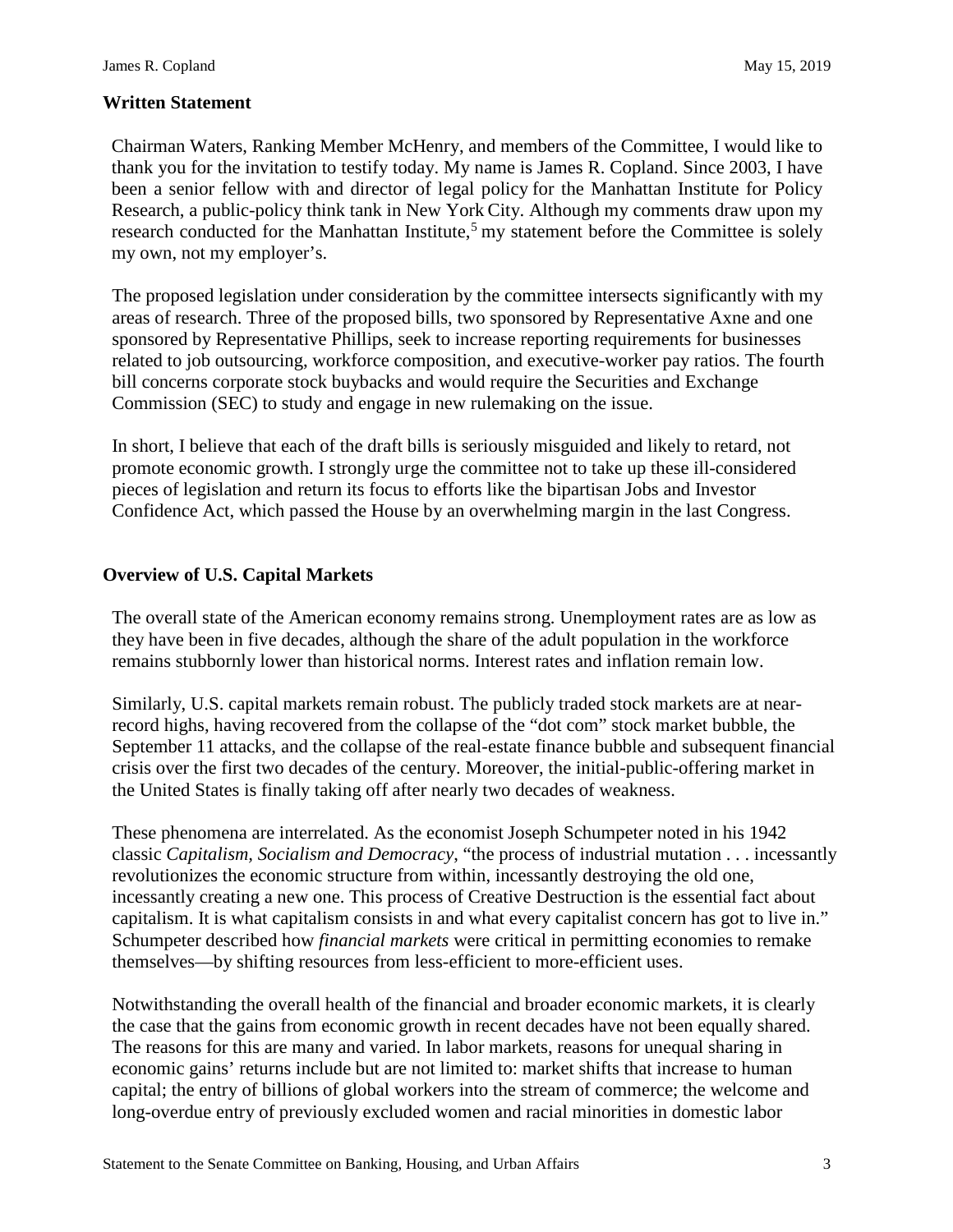markets; and shifts in immigration patterns tilted toward lower-human-capital workers, which puts downward pressure on wages for less-educated American workers. (Outside the labormarket context, shifts in marriage patterns and household composition exacerbate realized inequality. And disparities in the provision of education entrench and perpetuate them.)

And it is important to note that the overall strength of market valuations obscures trends toward consolidation in our publicly traded capital markets. The number of publicly traded companies in the United States today is roughly half that two decades ago. Although 2019 may shape up to be a banner year in IPO markets as several highly valued companies go public, there is no reason to believe that the trend *against* public listing for non-giant companies is abating. The reasons for this shift are varied, and include the availability of large supplies of private capital. But the fact that so many enterprises would prefer to avoid public capital markets is an indictment of our current regulatory regime.

Among the changes that have doubtless exacerbated the shift away from public listings in the last two decades are onerous new reporting requirements under Sarbanes-Oxley; increasingly hyperactive shareholder activism—led by social investors, politically controlled public pensions, and labor-union investment vehicles—oriented toward social and political goals; and increasing control over publicly traded companies by government regulators and prosecutors, including previously rare deferred prosecution agreements. Moreover, U.S. publicly traded companies are subject to shareholder litigation that is severely cabined for their privately held peers and virtually unknown in foreign jurisdictions, notwithstanding Congressional reform efforts.<sup>[6](#page-11-5)</sup>

The bills before the committee seem geared toward addressing the first problem (inequality in economic outcomes) but broadly to ignore the latter (publicly traded markets' inhospitability to smaller companies). But they are much more likely to impair economic growth. And unfortunately, their effects are more likely to fall on those already struggling to make ends meet.

## **The Disclosure Bills**

Traditionally, corporate law in the United States has largely resided at the state level. In the Great Depression, Congress enacted an overarching federal regulatory regime, through the Securities Act of 1933 and the Securities Exchange Act of 1934, $<sup>7</sup>$  $<sup>7</sup>$  $<sup>7</sup>$  but the federal role was largely</sup> oriented toward corporate disclosure. Substantive corporate-law rules and processes were still governed by the states.

The statutory text of the securities statutes expressly calls on the SEC to require *material* facts be disclosed to investors. In 1947, the SEC defined the term "material" in Rule 405 as limiting required disclosures to "the information required to those matters to which an average prudent investor ought reasonably to be informed before purchasing the security registered." In his decision for the Supreme Court in its 1976 *TSC Industries, Inc. v. Northway Inc.* decision, Justice Thurgood Marshall explained that "Some information is of such dubious significance that insistence on its disclosure may accomplish more harm than good."[8](#page-11-7)

Unfortunately, in recent years, the SEC has been prodded by this body to require just the sorts of disclosures that worried Justice Marshall. For example, Section 1502 of the Dodd-Frank Act directed the SEC to order public companies to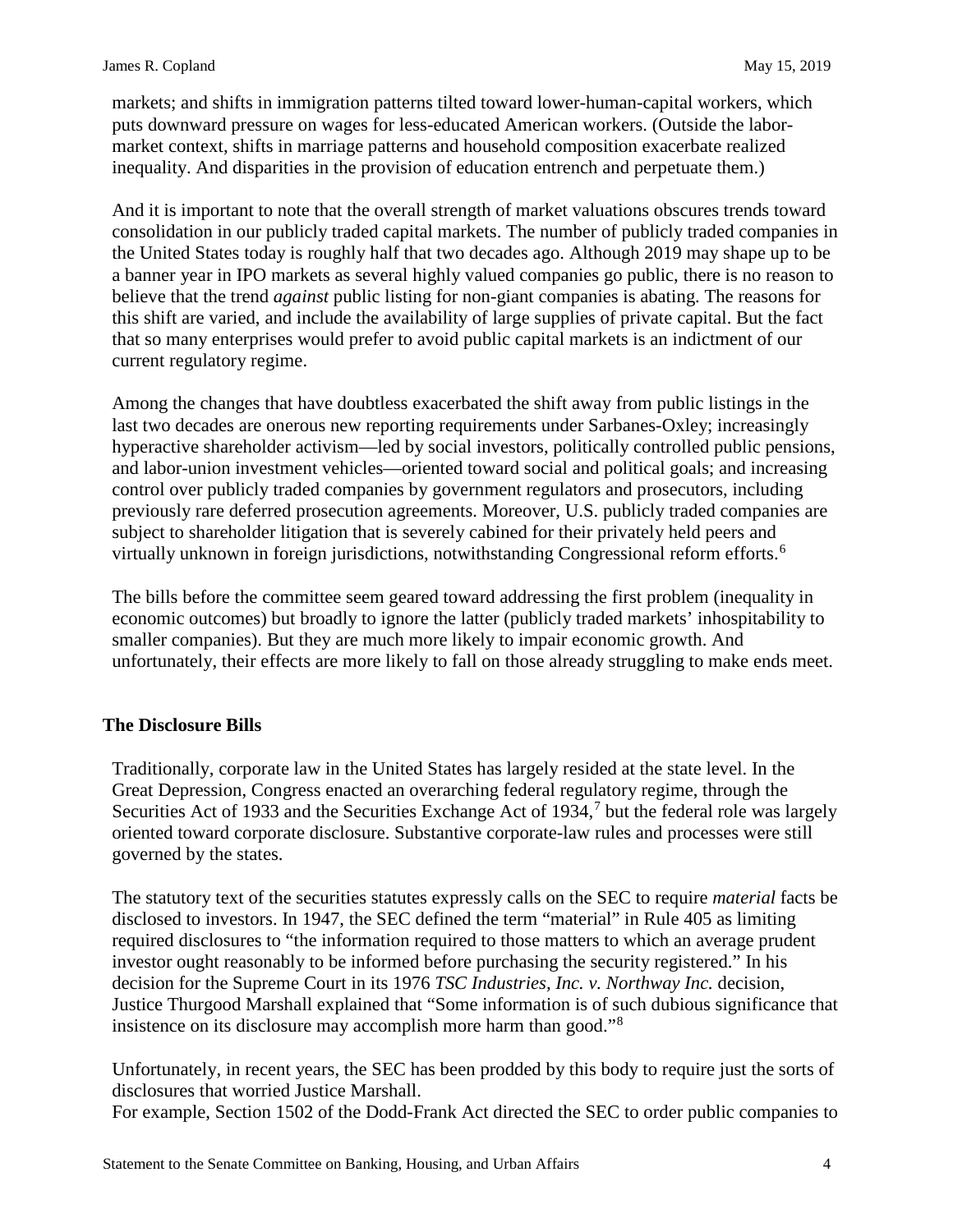disclose their use of products derived from the "exploitation and trade of conflict minerals originating in the Democratic Republic of the Congo."[9](#page-11-8) The U.S. Government Accountability Office has found that "nearly all the companies required to report this information did so."[10](#page-11-9) But the rule has not had its intended effect. Instead, it prompted a *de facto* boycott of minerals from an impoverished African nation, which "increased the probability of infant deaths in villages near the policy-targeted mines by at least 143 percent."<sup>[11](#page-11-10)</sup>

Dodd-Frank also required, in Section 953(b), that the SEC require companies to disclose their median employee's total annual compensation, the same for their chief executive officer, and the ratio of the two amounts. In promulgating the subsequent necessary rule in 2018, the SEC noted, pointedly, "We are proposing these amendments to Item 402 in order to satisfy the statutory mandate of Section 953(b). We note that neither the statute nor the related legislative history directly states the objectives or intended benefits of the provision or a specific market failure, if any, that is intended to be remedied . . ." Academic commentary described the pay-ratio rule as "a unique approach to disclosure, which we term disclosure-as-soundbite."[12](#page-11-11) Specifically critics described the pay-ratio rule as an approach "characterized by (1) high public salience—the pay ratio is superficially intuitive and resonates with the public to an extent much greater than other disclosure, and (2) low informational integrity . . . meaning that the information is lacking in accuracy, difficult to interpret, and incomplete."<sup>[13](#page-11-12)</sup>

The three draft disclosure bills under consideration by this subcommittee—the two sponsored by Representative Axne and the one sponsored Representative Phillips—fall squarely within this "disclosure as soundbite" paradigm.

*The Pay Raise Bill.* The Phillips bill is simply a warmed-over version of the pay-ratio disclosures currently required under Section 953(b). Whereas those disclosures apply to a *static* pay ratio, the Phillips bill would apply them to "raises," or a *change* in pay. If anything, the problems with the Dodd-Frank pay-ratio rule are exaggerated in this context. Median worker earnings are likely to move in relatively modest, predictable fashion. But executive pay might vary widely from year to year, based on hiring and retention needs, the market for such talent, and—given that compensation is regularly geared to stock-market performance—stock-price moves.

There is generally little reason to expect the ratio of CEO pay and median worker pay to be constant—or meaningful. The market for "maximum contract" salaries under the NBA collective bargaining agreement bears little relationship to the average price of concession workers. The market for headliner Hollywood actors and actresses bears little relationship to film crews. Labor markets are segmented and pay is oriented toward marginal productivity. The right comparison group for a chief executive is not the median company worker but a host of competing candidates for a senior executive's services including not only other companies but parallel businesses that might employ top business talent, including entrepreneurial ventures, private equity shops, investment banks, and management consultancies.

To understand the rise in executive pay, it is important to understand that its increase has been *driven by stock investors.* Equity investors are, by definition, entitled to a corporation's residual earnings.<sup>[14](#page-11-13)</sup> But because corporate dividend payments are discretionary rather than mandatory and because equity investors are otherwise unable to protect their interests contractually, owners of common stock face significant *agency costs*, or obstacles to enforcing their interests against corporate management. One such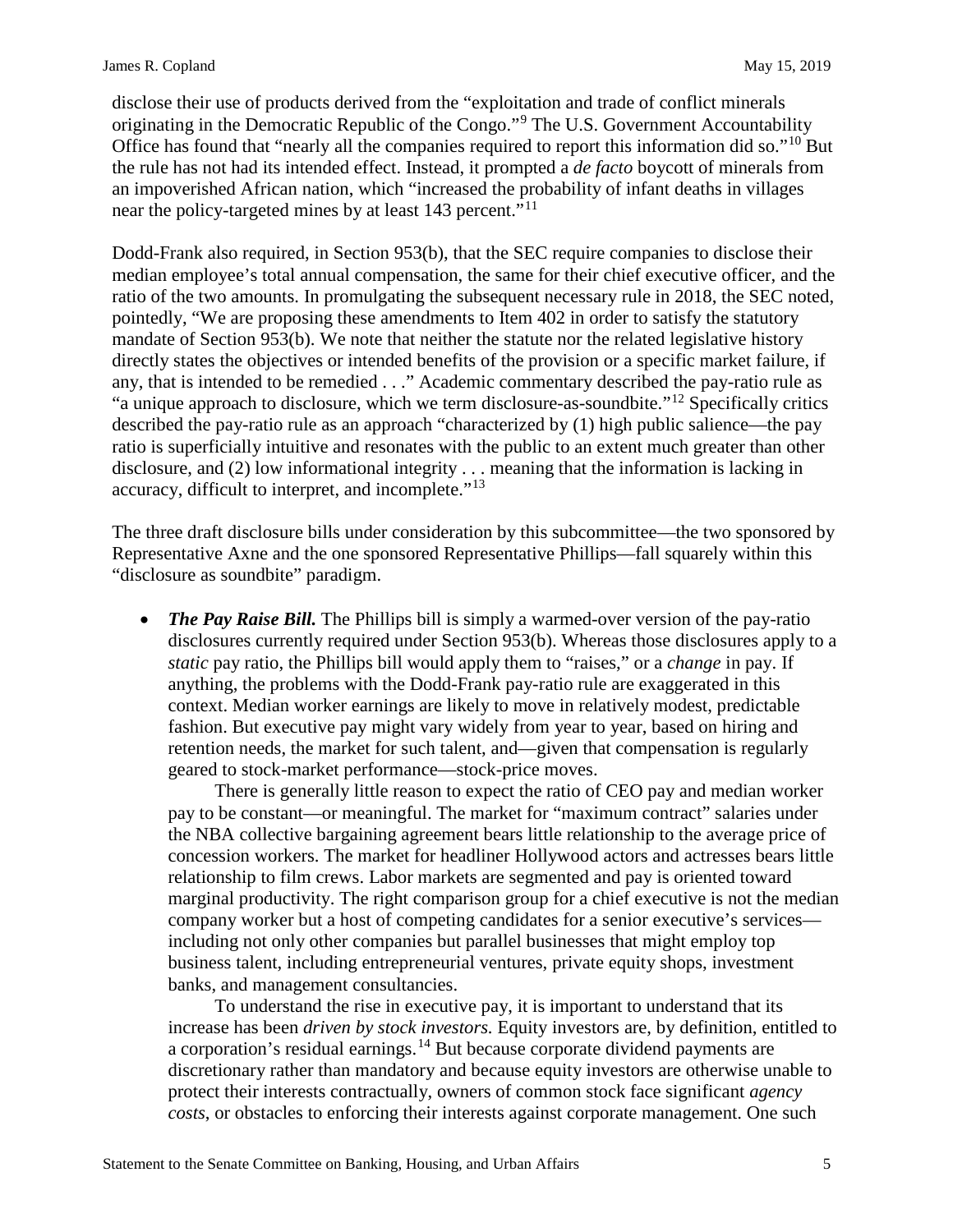risk, of course, is excessive pay and benefits for corporate managers. But another is that management may choose to *avoid risks* that investors might prefer they take. And corporate managers may also choose to avoid choices that imperil their own interests such as selling the company to a prospective acquirer—even if such choices would create value for shareholders.<sup>[15](#page-11-14)</sup>

As a general rule, in recent years, corporate boards—prompted by shareholders, particularly institutional investors—have worried more about the latter than the former agency costs; and they have sought to mitigate such costs by directly aligning managers' incentives with equity owners'. Stock options and other equity-compensation plans that transfer some portion of companies' ownership to chief executives and other top management, in lieu of cash compensation.<sup>[16](#page-11-15)</sup> "Golden parachutes" and other vehicles that pay executives bonuses in the event of a change of corporate control encourage managers to be active partners rather than impediments to a company's prospective sale that offered sizable rewards to shareholders.<sup>[17](#page-11-16)</sup>

It is unlikely that corporate boards or institutional investors will abandon plans for executive compensation that have been implemented over the last three decades—while the broader stock market has grown tenfold. But due to pay issues' "high public salience," the disclosures pushed by the Phillips bill would likely generate significant media attention adverse to the average equity owner's interests. And because the negative news stories generated by such reporting would not be required of private companies or foreign competitors, the pressure for going-private transactions and foreign acquisitions would grow.

- *The Outsourcing Bill.* Representative Axne's bill requiring a listing of all foreign and domestic employees, pushed by the AFL-CIO, is by and large a "disclosure as soundbite" bill akin to the pay-ratio rule and proposed legislation. Companies already regularly disclose foreign-and-domestic aggregate financials. There is no reason whatsoever why a precise tally of worker by domicile is material. Moreover, such reporting would doubtless generate confusion in reporting. Companies using wholly owned subsidiaries would appear to have more foreign presence than those contracting with foreign firms.
- *The "Human Capital Management" Bill.* Representative Axne's other bill, involving so-called "human capital management," also fits the "disclosure as soundbite" paradigm. Proposed by a coalition led by the United Auto Workers and other labor unions and politically controlled public-employee pension funds, the bill would require the SEC to implement a host of detailed disclosures around workforce composition and management, including "diversity" data and goals. There is little reason to believe that such disclosures are material to a profit-maximizing investor. Shareholders have routinely considered and rejected similar shareholder proposals over the last decade.<sup>[18](#page-11-17)</sup> And such data, like those involving pay ratios, would be difficult to compare across companies and sectors. This proposed disclosure—largely designed to empower outside activists to pursue social ends through press reporting, adverse to the average diversified investor's fiduciary interests.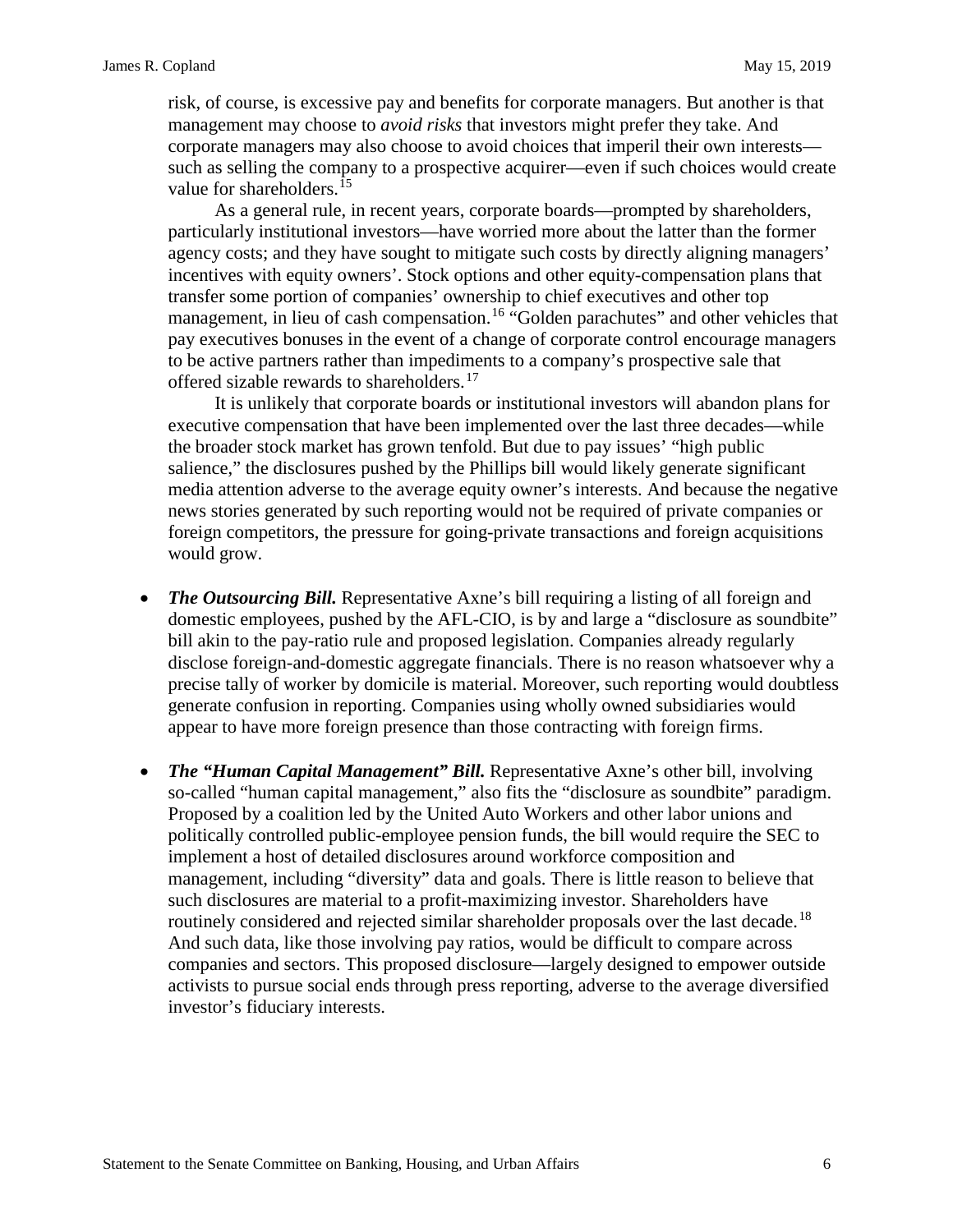## **The Share Buyback Bill**

The return of capital to shareholders—more than 70% of which are institutional investors that reallocate capital—is the most efficient way to shift societal resources to highest-value use. Five of the six largest companies in the world today, by market capitalization, are American companies that simply did not exist 50 years ago.

Any laws or rules that would limit shareholder corporations from returning capital to investors instead favoring retaining earnings—is simply foolhardy. How exactly should the director of a textile manufacturing company in the United States reinvest company earnings? The Belgian company Picanol and the Japanese company Tsudakoma have made significant advances in airjet loom technologies. But their products can be purchased by manufacturers worldwide. It is hard to see how reinvesting earnings internally for a U.S. textile company twenty years ago—as opposed to distributing them to shareholders able to invest funds in Google or Amazon—would not have been value destroying.

Of course, corporations that wish to distribute earnings to shareholders need not do so through share repurchases. They also may do so through paying corporate dividends. But even when the tax rates on such payouts is identical, there may be reasons why a company's board of directors, acting as fiduciaries, may prefer share repurchases to common dividends:

- *Smoothing dividend flows.* Dividend payments are discretionary; shareholders have no right to any distribution of capital. Nevertheless, once a given dividend level is established, many shareholders may come to expect the same level to be paid going forward. Certain classes of shareholders—retirees, pensions, and endowments that use corporate dividend flows as an income stream, rather than reinvesting them—may tend to count on a dividend level and improperly calculate expected future cash flows when corporations vary their dividend payments. Moreover, an increased dividend payment may create an improper signal to market actors if corporate fiduciaries do not expect a one-time increase in realized profits to continue into future periods. Such is a particular risk if current cash flows are abnormally high due to a one-time asset sale or tax law change.
- *Taking advantage of share mispricing.* Corporate boards and executives have inside information about a company's future earnings. For precisely this reason, federal courts have applied common-law prohibitions on insider trading to be actionable fraud under the federal securities laws.[19](#page-11-18) Congress subsequently enacted statutes reifying this prohibition;<sup>[20](#page-11-19)</sup> and the SEC promulgated clarifying regulations.<sup>[21](#page-11-20)</sup> Whereas corporate fiduciaries are prohibited from *misappropriating* their insider knowledge for their own benefit,<sup>[22](#page-11-21)</sup> purchasing underpriced shares *creates* value for shareholders whom fiduciaries owe a duty. Such share repurchases also have the salutary effect of improving market pricing—thus increasing capital-markets efficiency and in the aggregate, over time, reducing market volatility and episodic economic contractions driven by debt predicated on mispriced securities.
- *Facilitating shareholder tax timing.* Even when capital gains and dividends are treated identically in the tax code, they are not identical to individual owners of shares in a C corporation. Capital gains are only taxed when realized. Corporate dividends are taxed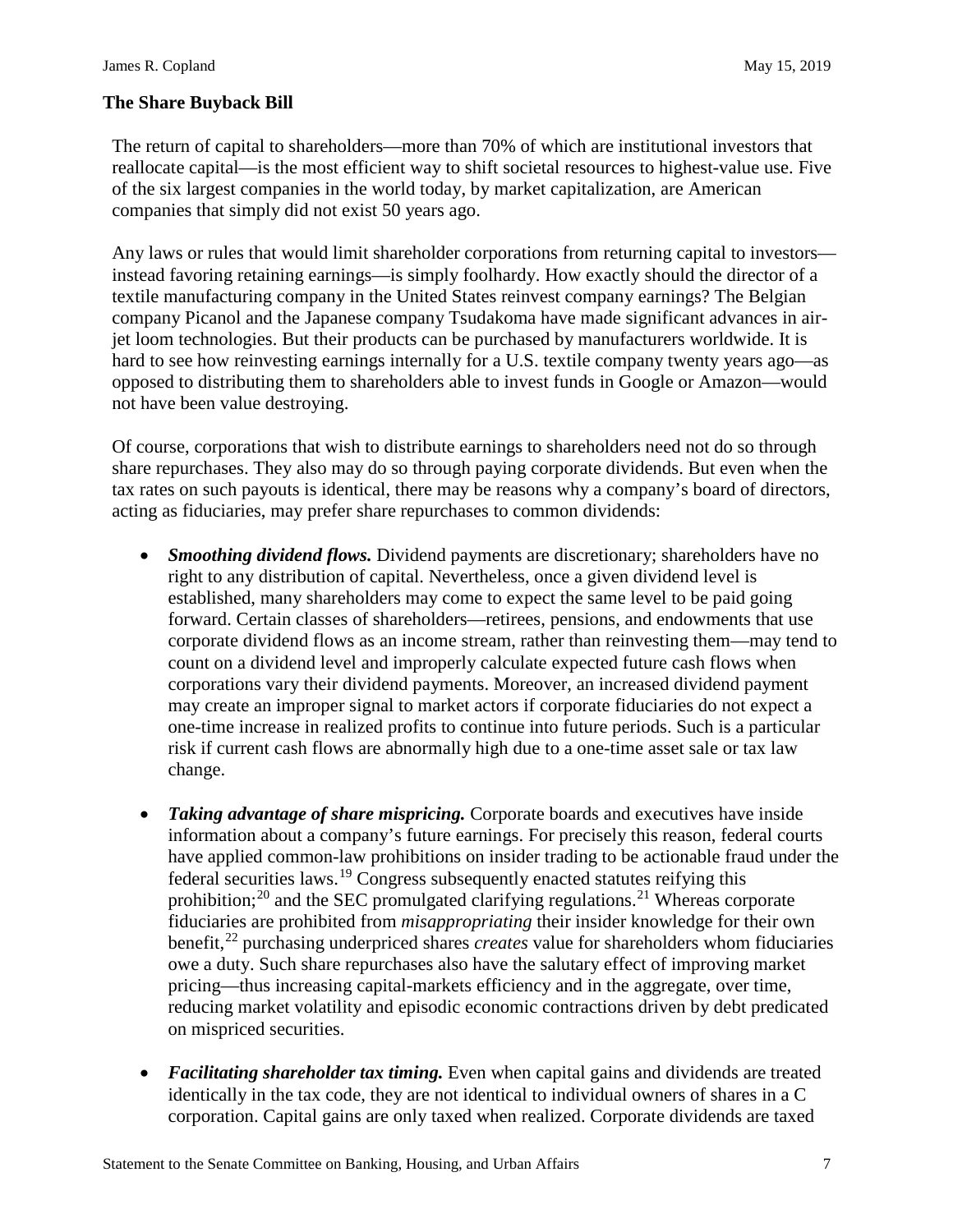when distributed. Thus, distributing corporate earnings via dividends generates a taxable event for *all* corporate shareholders on a *pro rata* basis. But distributing corporate earnings via share repurchases creates a taxable event *only for those shareholders who sell their shares*. Thus, shareholders who view a company's market price as undervaluing its long-term value—a view implicitly consistent with the view of the board authorizing a stock buyback—can defer taxation and hold their shares. With shares repurchased by the corporation rather than outside buyers on the open market, the number of shares floated falls—and the shareholder's percentage of future earnings rises.

There is little reason for concern with publicly traded C corporations' increasing use of share buybacks. The most valuable companies in the market today are mostly new; many of yesteryear's valuable companies are significantly smaller concerns, if they still exist. Reallocating capital toward its most efficient uses is precisely the function of our capital markets. Any notion that companies should retain earnings and invest them internally rather than redistributing them to shareholders to reinvest is disastrous folly. And such reallocation should indeed be expected to increase after a significant tax code change.

The notion that a company could consistently manipulate stock prices through share buyback programs assumes a very weak notion of capital-market efficiency inconsistent with reality.

I do not mean to suggest that an announced share buyback program should have no impact on share price. An announced share buyback should be expected to have a positive short-run correlation with a company's share price, other things being equal. Such an announcement is, implicitly, a statement by a company's board that it believes the company undervalued in the public markets. And given this reality, it is conceivable that corporate insiders might "time" their sales of shares or exercise of options to take advantage of a modest price movement—as SEC Commissioner Robert Jackson finds in a preliminary analysis. The SEC may wish to study this issue further and consider the pluses and minuses of limitations on insiders' sale of shares surrounding buyback announcements.

But beyond this modest consideration, there is no reason to believe that a company could prop up its share price for long with share repurchases. Hundreds of billions of dollars trade daily on stock exchanges; and this amount significantly *understates* financial markets' modern liquidity, given hundreds of trillions of dollars in derivative contracts at any given time.

There is certainly no reason to saddle the SEC with a new study, and new rulemaking, as proposed in the new bill—particularly one larded with "soundbite" disclosures such as median employee and executive compensation, and the percentage increases in same; and considerations such as "reducing wealth inequality." On the whole, share buybacks are *good* for investors—and help to protect investors' interests, to promote efficient capital markets, and to facilitate capital formation.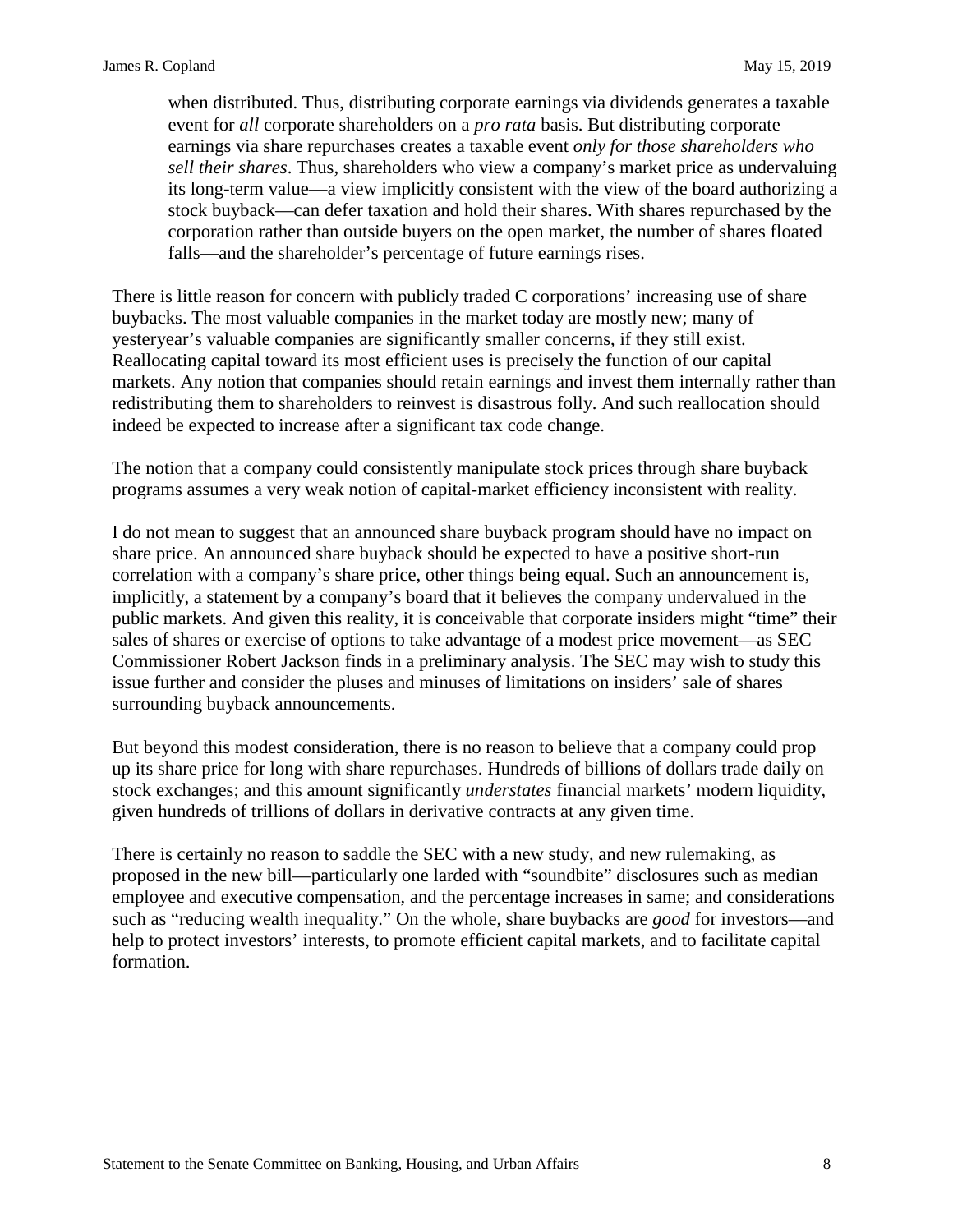## **Conclusion**

Unlike the Jobs and Investor Confidence Act, which passed the House in the last session by a broad bipartisan majority, the bills under consideration today are certain to be divisive—and were they enacted, they would be unhelpful. I believe that each of the draft bills is seriously misguided and likely to retard, not promote economic growth. We should not allow reasonable policy concerns about income inequality to intrude on our capital-market regulation, which has long been properly oriented around the SEC's tripartite mission to protect investors, to maintain fair, orderly, and efficient markets, and to facilitate capital formation.

The principal function of federal securities law, as opposed to state corporate law, is to promote efficient disclosure. Courts and federal regulators, understanding that disclosures have costs as well as benefits, have long oriented disclosure around a *materiality* requirement. The three proposed disclosure bills fail this standard and instead promote a "disclosure as soundbite" regime designed to generate media attention rather than inform investors pricing securities.

The principal function of capital markets is to reallocate capital to its most efficient uses. Implicit in this function is returning earnings to shareholders when internal projects, using retained earnings, are less valuable than alternative uses in the marketplace. Corporate share repurchases are an efficient mechanism for returning such capital. Share buybacks allow investors to rely on more predictable dividend flows and to time the tax treatment of their capital assets, and they facilitate efficient market pricing to shareholders' benefit through corporate fiduciaries' use of corporate information. Although it is within the SEC's regulatory scope to oversee corporate repurchases, and the Commission should continue to investigate potential short-term convergence between share repurchases and insider stock sales, the overall scope of such concerns is overblown—and the proposed cure here far more dangerous than the concerns.

Although I believe that capital markets are functioning well and the economy is exhibiting solid growth, there are reasons for concern. Chiefly, the number of publicly traded companies remains lower than it was two decades ago; initial public offerings may be on the uptick in dollar volume but have languished for far too long. Investors and corporate fiduciaries have sent strong signals that our capital markets, today, make sense only for the very largest enterprises. Among the government burdens on publicly traded companies in the market that should concern policymakers are:

- Onerous reporting requirements, under Sarbanes-Oxley and other new dictates
- Socially oriented shareholder activism and reduced director discretion
- Inordinate influence by proxy advisory firms
- Corporate criminal investigations, applying sanctions unavailable at trial
- Shareholder litigation

I have written about many of these issues. A selected list of writings I have authored or published follows, and should be incorporated by reference. I encourage members of the committee to ask questions, which I will endeavor to answer to the best of my ability.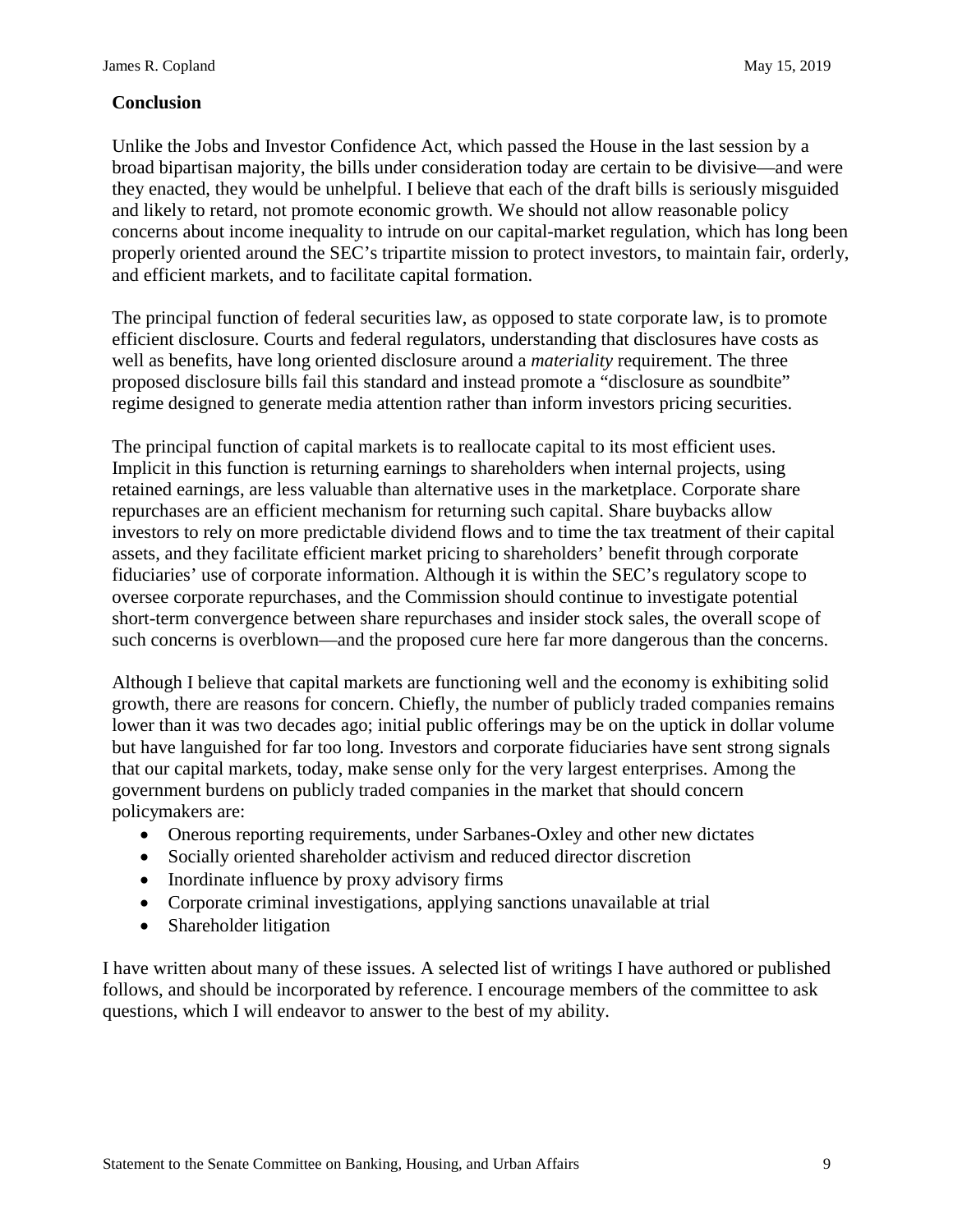#### **Further Resources**

#### *Testimony*

James R. Copland, Testimony before the Senate Committee on Banking, Housing, and Urban Affairs, Apr. 2, 2019, *available at*  https://www.banking.senate.gov/imo/media/doc/Copland%20Testimony%204-2-191.pdf.

James R. Copland, Testimony before the House Financial Services Subcommittee on SEC Rule 14a-8, Sept. 21, 2016, *available at* https://media4.manhattan-institute.org/sites/default/files/T-JC-0916.pdf.

James R. Copland, Testimony before the House Financial Services Committee, Apr. 26, 2006, *available at* https://www.manhattan-institute.org/html/testimony-james-r-copland-united-stateshouse-representatives-committee-financial-services-6053.

#### *Reports*

James R. Copland et al., *Proxy Advisory Firms: Empirical Evidence and the Case for Reform*  (Manhattan Institute 2018), *available at* https://media4.manhattaninstitute.org/sites/default/files/R-JC-0518-v2.pdf.

James R. Copland & Margaret M. O'Keefe, *Proxy Monitor 2016: A Report on Corporate Governance and Shareholder Activism* (Manhattan Institute 2016), *available at*  http://www.proxymonitor.org/pdf/pmr\_13.pdf.

James R. Copland & Steven Malanga, *Safeguarding Public Pension Systems—A Governance-Based Approach* (Manhattan Institute 2016), *available at* https://media4.manhattaninstitute.org/sites/default/files/R-JCSM-0316.pdf.

Tracie Woidtke, *Public Pension Fund Activism and Firm Value* (Manhattan Institute 2015), *available at* https://media4.manhattan-institute.org/sites/default/files/lpr\_20.pdf.

#### *Article*

James R. Copland, "Against an SEC-Mandated Rule on Political Spending Disclosure: A Reply to Bebchuk and Jackson," 3 *Harvard Business Law Review* 381 (2013), *available at*  http://www.hblr.org/wp-content/uploads/2013/10/HLB209\_crop.pdf.

#### *Columns*

James R. Copland, "Senator Warren's Bizarro Corporate Governance," ECONOMICS21.ORG, Aug. 16, 2018, *available at* https://economics21.org/warren-backwards-corporate-governance.

James R. Copland, "Another Shareholder Proposal? McDonald's Deserves a Break Today," *Wall Street Journal*, Jul. 7, 2017, *available at* https://www.wsj.com/articles/another-shareholderproposal-mcdonalds-deserves-a-break-today-1499381801.

Howard Husock & James R. Copland, "'Sustainability Standards' Open A Pandora's Box Of Politically Correct Accounting, *Investor's Business Daily*, Mar. 24, 2017, *available at*  https://www.investors.com/politics/commentary/sustainability-standards-open-a-pandoras-box-ofpolitically-correct-accounting/.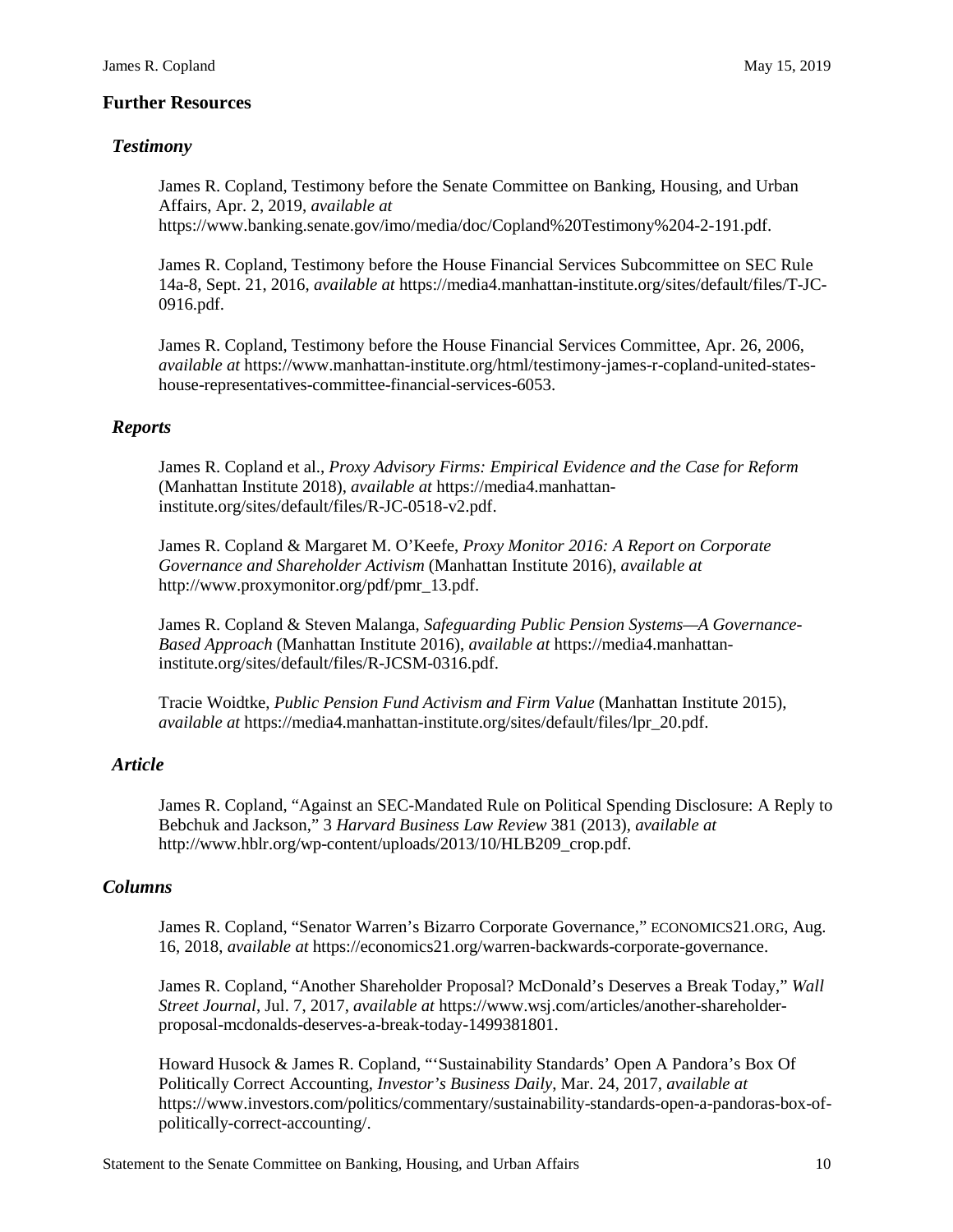$\overline{a}$ 

James R. Copland, "Getting The Politics out of Proxy Season," *Wall Street Journal*, Apr. 23, 2015, *available at* https://www.manhattan-institute.org/html/getting-politics-out-proxy-season-5461.html.

James R. Copland, "Politicized Proxy Advisers vs. Individual Investors," *Wall Street Journal*, Oct. 7, 2012, *available at* https://www.manhattan- institute.org/html/politicized-proxy-advisers-vsindividual-investors-3863.html.

James R. Copland, "Are U.S. IPOs DOA?," *WashingtonPost.com*, Apr. 12, 2007, *available at*  http://www.washingtonpost.com/wp-dyn/content/article/2007/04/11/AR2007041101723.html.

<sup>1</sup> See James R. Copland[, https://www.manhattan-institute.org/expert/james-r-copland.](https://www.manhattan-institute.org/expert/james-r-copland) The Manhattan Institute is a nonprofit, non-partisan think tank developing ideas that foster economic choice and individual responsibility. *See* About MI, https:/[/www.manhattan-institute.org/about.](http://www.manhattan-institute.org/about)

<sup>2</sup> *See, e.g.*, James R. Copland, *Another Shareholder Proposal? McDonald's Deserves a Break Today*, WALL ST. J., Jul. 7, 2017, *available at* https://www.wsj.com/articles/another-shareholder-proposal-mcdonalds-deserves-a-breaktoday-1499381801; *Getting The Politics out of Proxy Season*, WALL ST. J., Apr. 23, 2015, *available at* 

https:/[/www.manhattan-institute.org/html/getting-politics-out-proxy-season-5461.html;](http://www.manhattan-institute.org/html/getting-politics-out-proxy-season-5461.html%3B) *Politicized Proxy Advisers vs. Individual Investors*, WALL ST. J., Oct. 7, 2012, *available at* [https://www.manhattan-](https://www.manhattan-institute.org/html/politicized-proxy-advisers-vs-individual-investors-3863.html) [institute.org/html/politicized](https://www.manhattan-institute.org/html/politicized-proxy-advisers-vs-individual-investors-3863.html)[proxy-advisers-vs-individual-investors-3863.html.](https://www.manhattan-institute.org/html/politicized-proxy-advisers-vs-individual-investors-3863.html)

<sup>3</sup> *See* James R. Copland, *Against an SEC-Mandated Rule on Political Spending Disclosure: A Reply to Bebchuk and Jackson*, 3 HARV. BUS. L. REV. 381 (2013).

<sup>4</sup> *See, e.g.*, NACD 2012 Honorees[, https://www.nacdonline.org/directorship100/2012honorees.cfm](https://www.nacdonline.org/directorship100/2012honorees.cfm) ("Each year, NACD Directorship identifies the most influential people in the boardroom community, including directors, corporate governance experts, journalists, regulators, academics and counselors.").

<sup>5</sup> Some language in this testimony may be substantially similar to, or in some places identical, to that in my previous publications and earlier testimony before other government bodies.

 $\frac{6}{6}$  *See, e.g.*, Private Securities Litigation Reform Act of 1995, Pub. L. 104-67, 109 Stat. 737.

<sup>7</sup> *See* Securities Act of 1933, Pub. L. No. 73-22, Ch. 38, 48 Stat. 74 (1933) (codified at 15 U.S.C. §§ 77a–77aa (2006 & Supp. II 2009)); Securities Exchange Act of 1934, Pub. L. No. 73-291, Ch. 404, 48 Stat. 881 (1934) (codified at 15 U.S.C. §§ 78a–78oo (2006 & Supp. II 2009)).

<sup>8</sup> 426 U.S. 438, 448 (1976).

<sup>9</sup> The Dodd-Frank Wall Street Reform and Consumer Protection Act, § 1502(a), Pub. L. No. 111-203, 124 Stat. 1376 (2010).

<sup>10</sup> Company Reports on Mineral Sources in 2017 Are Similar to Prior Years and New Data on Sexual Violence Are Available, GAO-18-457, Jun 28, 2018.

<sup>11</sup> Dominic P. Parker, Jeremy D. Foltz & David Elsea, *Unintended Consequences of Sanctions for Human Rights: Conflict Minerals and Infant Mortality*, 59 J. LAW & ECON. 731, 731-774 (Nov. 2016).

<sup>12</sup> Steven A Bank & George S. Georgiev, *Securities Disclosure As Soundbite: The Case of CEO Pay Ratios*, B.C. LAW REV., (January 29, 2019), *available at* https://ssrn.com/abstract=3324882 or http://dx.doi.org/10.2139/ssrn.3324882. <sup>13</sup> *Id.*

<sup>14</sup> In accounting, corporate finance, and bankruptcy law, equity owners have the lowest priority claim to a corporation's assets; *i.e.*, owners of equity capital are only paid after all other creditors and claimants in a corporate liquidation. *Cf.* Eugene F. Fama, *Agency Problems and the Theory of the Firm*, 88 J. POL. ECON. 288, 288-89 (1980) (arguing against "the typical presumption that a corporation has owners in any meaningful sense" and instead defining equity owners by their entitlement only to a residual claim on the corporation).

<sup>15</sup> *See generally* ADOLPH A. BERLE & GARDINER C. MEANS, THE MODERN CORPORATION AND PRIVATE PROPERTY (The MacMillan Company, 1932) (a classical exploration of agency costs in the American corporation which remains a principle focus of corporate-law literature).

<sup>16</sup> *See, e.g.*, Jeffrey N. Gordon, *The Rise of Independent Directors in the United States, 1950-2005: Of Shareholder Value and Stock Market Prices*, 59 STAN. L. REV. 1465, 1530 (2007) ("The 1990s board undertook . . . . to fashion executive compensation contracts that better aligned managerial and shareholder objectives, to give managers highpowered incentives to maximize shareholder value. In light of other institutional constraints, this meant stock options." (footnote omitted)).

<sup>17</sup> *See id.* at 1533-34 ("[Another] element of the 1990s board's focus on shareholder value in the market for managerial services was the 'golden parachute,' a generous severance package that was another alignment mechanism. . . . In the